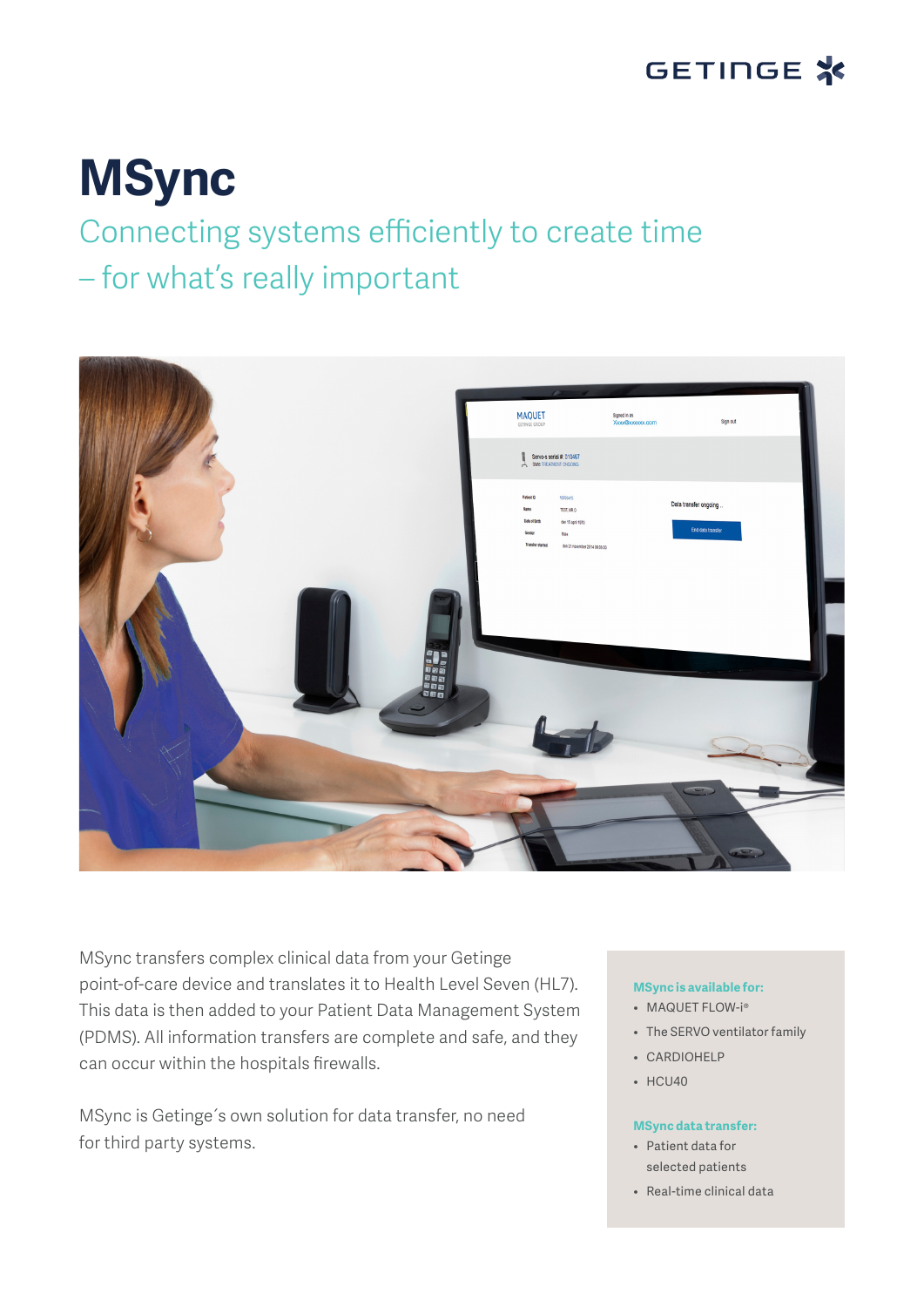

**The MSync system** transfers patient data information from your Getinge point-of-care devices to the PDMS. MSync imports real-time clinical data (not waveforms) from your device by using its respective communication protocol. It converts the information to HL7 compliant data by exporting the point of care data into a HL7 format; it is thereafter transferred to the PDMS.

MSync consists of the MSync box, RS232 cord, a mains power cord with a power supply unit, a USB cable and a mounting kit. The MSync system utilizes the Local Area Network (LAN) to transfer information between Getinge medical devices and PDMS. Each MSync needs to be

connected to your Getinge device, and have a patient ID which is acquired from the HIS. These two will be connected via a web-based user interface. The user access is controlled and set up by the hospital's IT department.

The MSync is a network system which must be installed by the hospital´s IT department. For Getinge technical support please contact your local representative.

### **MSync is designed to address key security concerns:**

- User access is in the hands of the hospital's IT department
- All data transfer occurs within firewalls of the hospital
- Maintain integrity of network security
- Conceal data from unauthorized access
- Ensure authentication of system users





#### Typical setup of MSync in a hospital environment

**Manufacturer** · Maquet Critical Care AB · Röntgenvägen 2 SE-171 54 Solna · Sweden · +46 (0)10 335 73 00



This document is intended to provide information to an international audience outside of the US. MSync may be pending regulatory approvals to be marketed in your country. Contact your Getinge representative for more information.